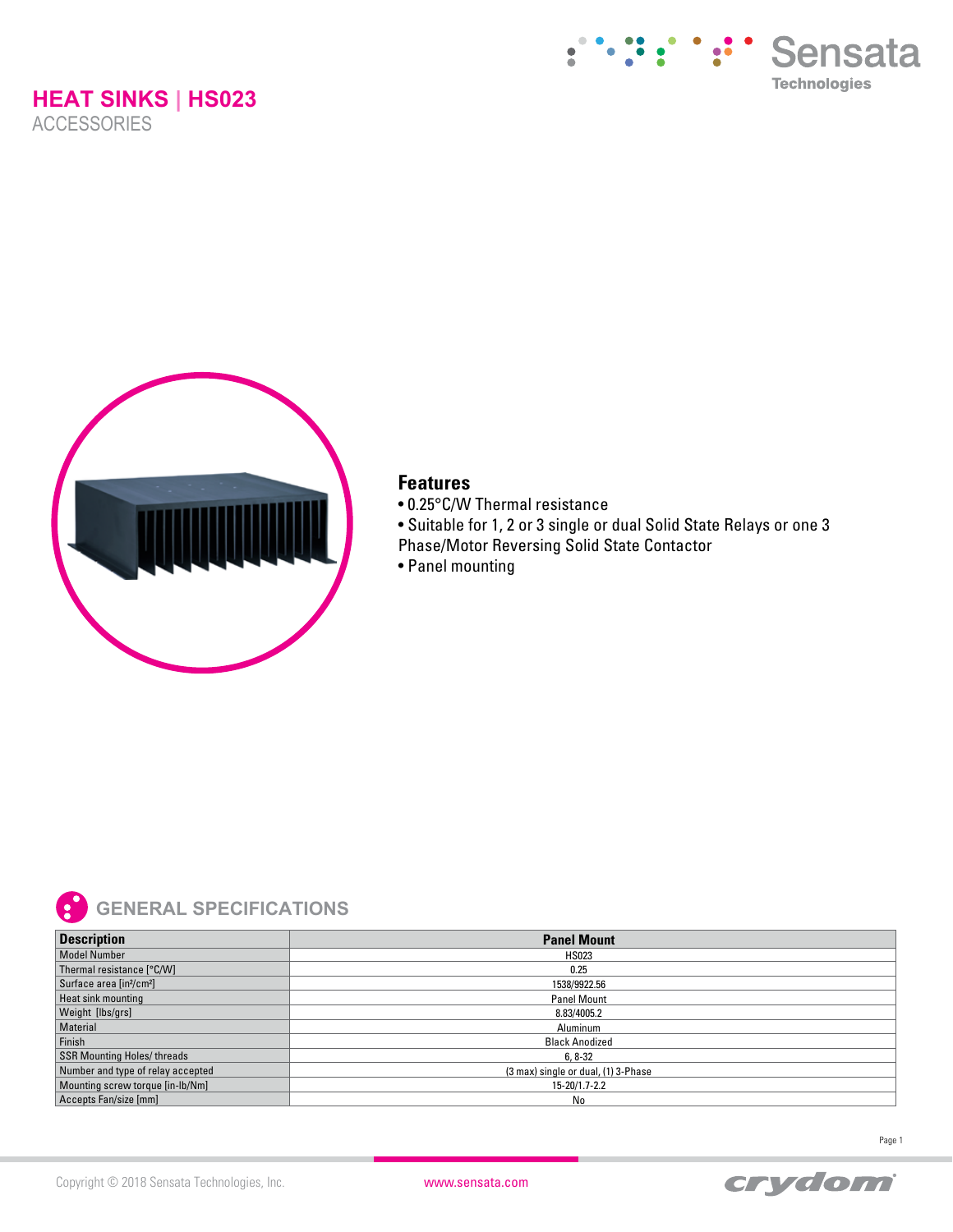

All dimensions are in: inches [millimeters]





**AGENCY APPROVALS AND CERTIFICATIONS**

LROHS

# **WARNINGS**



risk

### RISK OF MATERIAL DAMAGE AND HOT ENCLOSURE

- The product's side panels may be hot, allow the product to cool before touching
- Follow proper mounting instructions including torque values
- Do not allow liquids or foreign objects to enter this product **Failure to follow these instructions can result in serious**
- **injury, or equipment damage.** A equipment **Danger Electric shock**

HAZARD OF ELECTRIC SHOCK, EXPLOSION OR ARC FLASH • Disconnect all power before installing or working with this

• Verify all connections and replace all covers before turning on power

**Failure to follow these instructions will result in death or serious injury**



Page 2